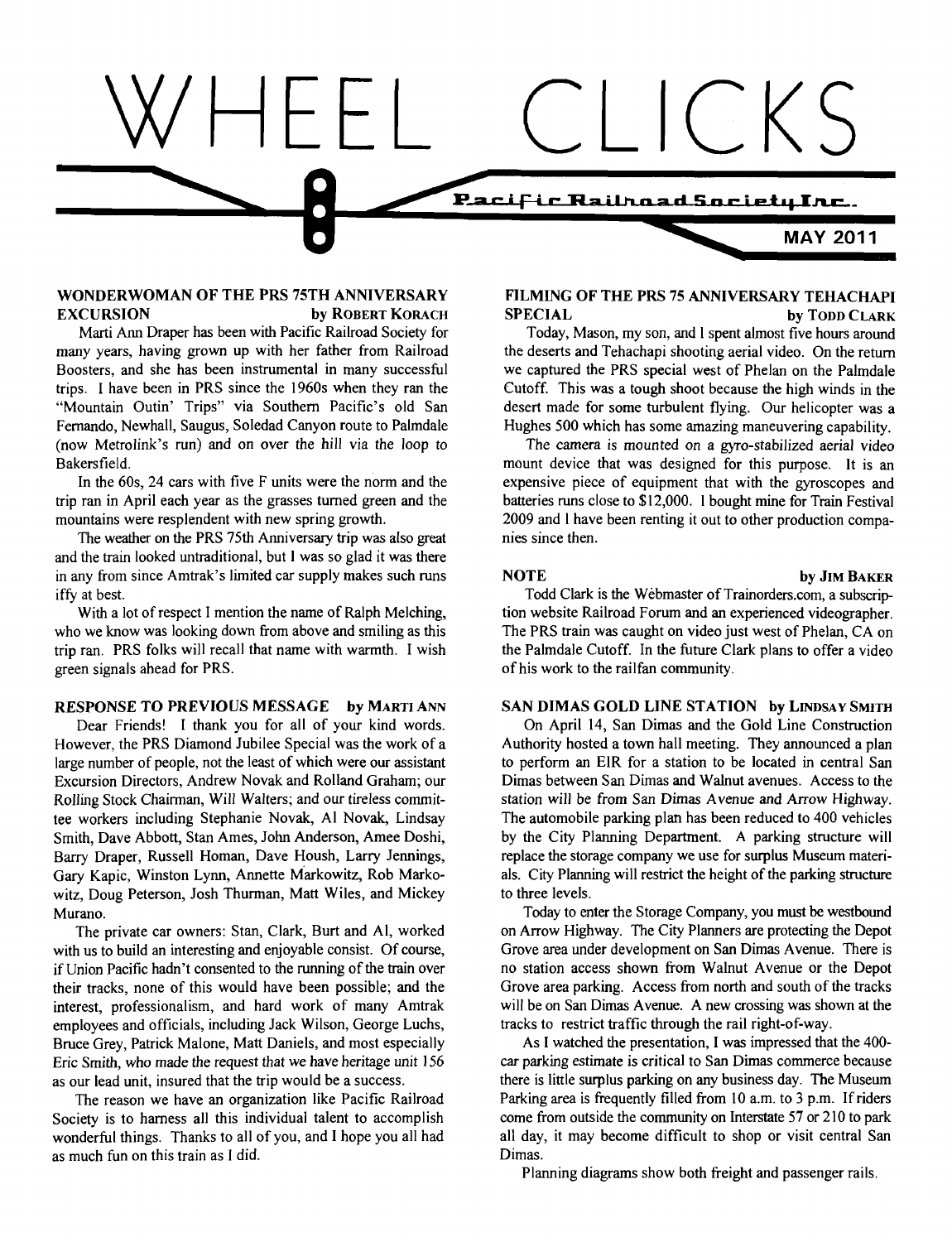

# **WHEEL CLICKS MAY 2011 VOLUME 75, NO. 2**

**EDITOR** ....................................... **DICKFINLEY TECHNICAL EDITOR** ...................... **CHARLES VARNES MAILER** .................................. **JOHNSTALLKAMP** 

Opinions expressed in unsigned articles are those of the editorial board, and do not necessarily reflect the opinions of the Society, its officers or directors. Opinions in signed articles are those of the author only. All rights reserved. ISSN: 0043-4744. 0201 1 BY PACIFIC RAILROAD SOCIETY, INC.

Published monthly by **PACIFIC RAILROAD SOCIETY, INC.** The Society is a California chartered, nonprofit organization of those who share an interest in railroad operations, travel and history. Address and telephone are the same as for Pacific Railroad Museum.

| PARTICIPATING MEMBER  \$35.00 per year |  |
|----------------------------------------|--|
| SUSTAINING MEMBER  \$50.00 per year    |  |
| CORPORATE MEMBER  \$100.00 per year    |  |
|                                        |  |

PACIFIC RAILROAD MUSEUM is operated by Pacific Railroad Society at 210 W. Bonita Ave., San Dimas, CA 91773. Telephone: (909) 394-0616. Museum e-mail: PRSTrainman@aol.com Open Saturdays: 10 a.m.-4 p.m.; Mondays: 12-5 p.m.; Wednesdays: 1-5 p.m.

| EXCURSION DIRECTOR  MARTI ANN DRAPER |  |
|--------------------------------------|--|

**WEBMASTER** .............................. **RUSSELL HOMAN**  INTERNET Home Page: http://www. pacificrailroadsociety.org

| BOARD OF DIRECTORS OF PACIFIC RAILROAD SOCIETY. INC. |  |
|------------------------------------------------------|--|
| PRESIDENT  MARTI ANN DRAPER                          |  |
|                                                      |  |
| SECRETARY  NEIL BJORNSEN                             |  |
|                                                      |  |
| DIRECTOR (2011-2014)  LARRY AANDAHL                  |  |
| DIRECTOR (2011-2014)  DICK FINLEY                    |  |
| DIRECTOR (2009-2012)  DAVID HOUSH                    |  |
|                                                      |  |
| DIRECTOR (2011-2013)  ROBERT WASHBURN                |  |

# **PRS NEWS** - ARRIVALS & DEPARTURES

| PRS NEWS — ARRIVALS & DEFARTURES |                                                           |  |  |
|----------------------------------|-----------------------------------------------------------|--|--|
| May 2, 9,                        | PRM open Mondays, 12 p.m. to 5 p.m., 210 W.               |  |  |
| 16, 23, 30                       | Bonita Ave., San Dimas.                                   |  |  |
| May 4, 11,                       | PRM Wednesday work party, 1:00 p.m. to 5 p.m.             |  |  |
| 18,25                            | 210 W. Bonita Ave., San Dimas.                            |  |  |
| May 6                            | Board Meeting, 7:00 p.m. at Colonial Kitchen &            |  |  |
| Fri.                             | Restaurant, 1110 Huntington Dr., San Marino.              |  |  |
|                                  | Personal dinner in private room at 6:30 p.m.              |  |  |
| May 7, 14,                       | Pacific Railroad Museum work party, 10:00 a.m.            |  |  |
|                                  | 21, 28 Sats. to 4:00 p.m., 210 W. Bonita Ave., San Dimas. |  |  |
| May 7, 14,                       | Rolling Stock repair day, 8:30 a.m. to ?,                 |  |  |
| 21, 28                           | Saunders Yard, Noakes & Herbert, Commerce.                |  |  |
| <b>Sats</b>                      | Regular days: 7, 21: Extra days: 14, 28: Com.             |  |  |

Sats. Regular days: 7, 21; Extra days: 14, 28; Com. Mtg.: 21.

- May 13 Membership Meeting, 7:30 p.m. Board Room, Fri. MTA Building. See details below.
- June 1, 8, PRM Wednesday work party, 1:00 p.m. to 5 p.m.
- 15,22,29 210 W. Bonita Ave., San Dimas.
- June 3 Board Meeting See June *Wheel Clicks.*
- June 4, 11, Pacific Railroad Museum work party, 10:00 a.m.
- 18,25 Sats. to 4:00 p.m., 2 10 W. Bonita Ave., San Dimas.
- June 4, 11, Rolling Stock repair day,  $8:30$  a.m. to ?.

18,25 Sats. Saunders Yard, Noakes & Herbert, Commerce. Sats.

June 6, 13, PRM open Mondays, 12 p.m. to 5 p.m., 210 W.<br>20, 27 Bonita Ave., San Dimas.

20, 27 Bonita Ave., San Dimas.<br>June 10 Membershin Meeting Se

Membership Meeting See June *Wheel Clicks* 

# **MEETING PROGRAMS** by RUSS DAVIES

May 13: **Amtrak in Southern California! May 1, 2011 marked Amtrak's 40th Anniversary.** On this evening we'll see a wonderful **Powerpoint** presentation featuring **Bill Volkmer's Amtrak** images from his years here in Los Angeles as a consultant working on the construction and opening of the Blue Line. Today Bill enjoys retirement in Florida, and continues to send valuable contributions to our Museum from his collections, and his photography. **Be there, and bring digital briefs!** 

#### MAY MEMBERSHIP MEETING DETAILS

Once again we"l1 be meeting at the MTA Building. The **MTA Building** is adjacent to the east side of **Union Station. Parking** is available in the underground lot shared by the MTA and Union Station. The probable cost, \$5, or the **maximum, \$6,**  depends on timing. Free parking is available at **Denny's** across the street from the MTA garage entrance **if you eat dinner there, AND advise the Denny's Manager.** To get to the meeting from Denny's, **for safety,** cross the street at the traffic signal, and walk right into the covered MTA garage and parking. Then follow the signs in the garage to the MTA Building elevators, to your right. **The Board Room is on the Third Floor.** 

**You can also take any of the Metro rail lines, or Metro and "MUNI" bus lines, that serve Union Station, and Metrolink.** 

# **MEMBERSHIP REPORT by VIRGINIA GRUPP**

At the Board Meeting on April 8,201, 10 new members were voted into PRS with the following names and seniority numbers: Winston Lynn #432, Matt Wiles #433, Lenore Fusans #434, Walter Lester #435, Lynn Laufek #436, David Crowley #437, L. Steven Cordwell #438, JoAnne C. Smith #439, Kelley W. Smith #440, and Richard Lindheim #44 1.

**CORRECTION:** The Election of Officers in the April *Wheel Clicks* should have read for Secretary, Neil Bjornsen, 70; and for Secretary, Bill Smith, 64.

### **A PRS EXCURSION OVER TEHACHAPI**

Through the generous cooperation of the Union Pacific Railroad, Pacific Railroad Society was able to offer the first excursion run from Los Angeles to Bakersfield and return since 1979. The consist of the special train was: Amtrak 156 locomotive in 40th Anniversary scheme/Amtrak 510 locomotive/Pony *Express* former Canadian Pacific baggage car with half open doors for photography built in 194 1, now owned by Stan Garner/Amfleet coach 82570/Amfleet coach 82720/Amfleet coach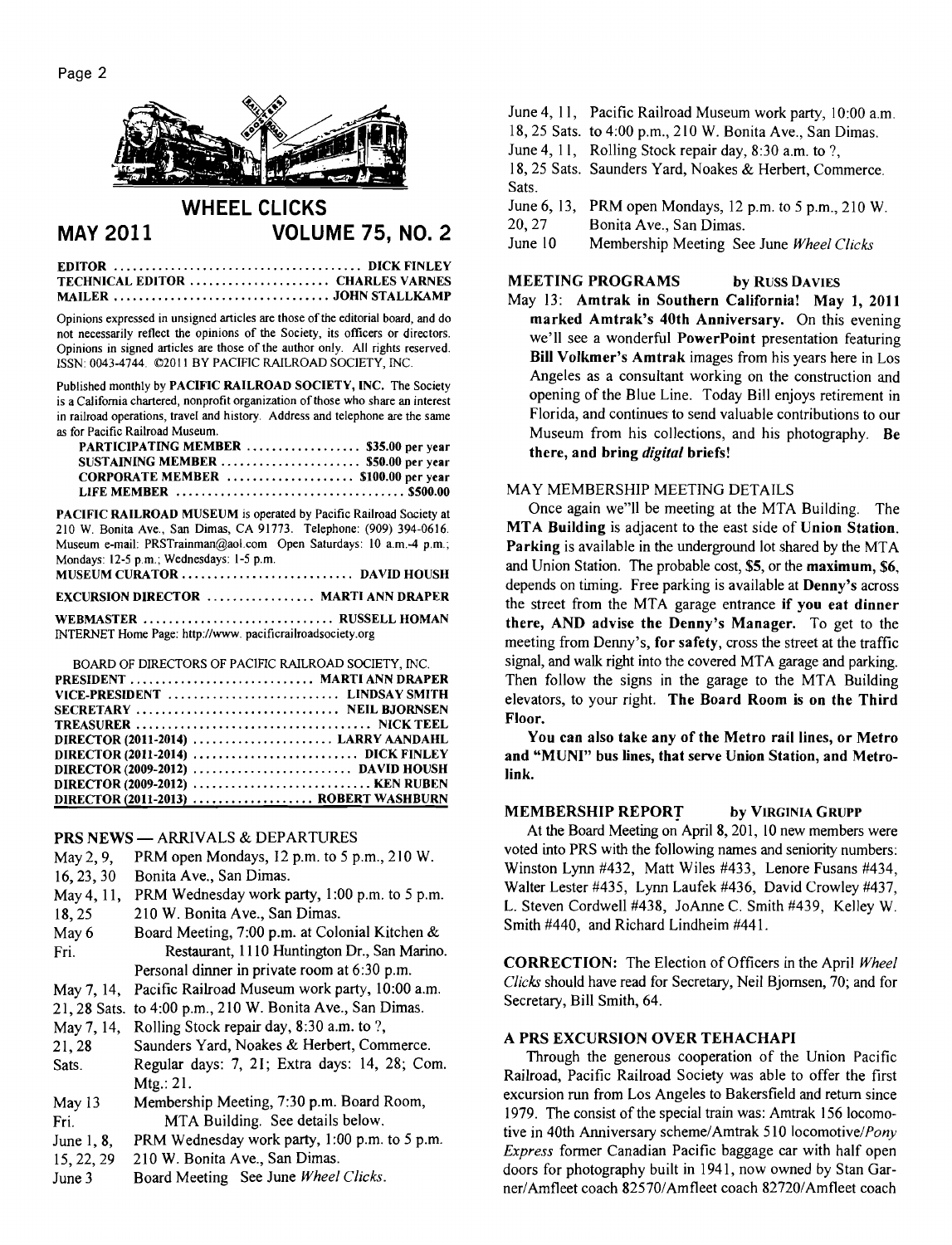82500/Ocean View former Great Northern dome lounge/ Amfleet coach 82710/Amfleet coach 80560/Nenana Rio Grande Scenic former Santa Fe dome lounge/Silver Lariat former Burlington California Zephyr dome coach-diner-lounge/ National Forum former Union Pacific sleeper now owned by PRS.

PRS member Dick Donat came to California from New Jersey for a brief visit and to ride the Special Train. Of the approximately 375 passengers, a special one was Chewbacca, the service dog, owned by Judy Decker. He was the quietest passenger on the trip.

[Consist from Jeff Geldner]

#### **AAR APRIL STORED FREIGHT CARS REPORT by CHARLES VARNES**

The Association of American Railroads reported that as of April 1, 2011, 283,649 freight cars  $-18.7\%$  of the total fleet  $$ were in storage, a decrease of 22,667 cars from March 1, 2011. That is a decline of 22,667 cars from March 1, 2011, which is the biggest one-month decline in 12 months. There were 103,380 fewer cars in storage on April I, 20 1 1, than on April I, 20 10.

Currently, there are 2 19,204 fewer cars in storage than at the peak in July 2009. The total North American freight car fleet fell from 1.579 million as of July I, 2009, when cars in storage peaked, to 1.517 million as of April 1, 2011.

In their report the AAR commented, "Even with still-high levels of cars in storage, there have been recent press reports of large new orders for new rail cars. Presumably, the new cars have features and characteristics that are lacking in cars in storage." AAR defines a freight car is "in storage" if it has had a loaded revenue move since 2005, but not in the past 60 days. Rail cars are stored when they are not needed due to lack of demand; they come out of storage when demand improves. Figures are for the entire North American rail freight car fleet and include rail cars owned by railroads, leasing companies, shippers, and others. The total freight car fleet changes from month to month as new cars are added and old cars are scrapped. [Info. from AAR Rail Time Indicators]

# **PASSENGER TRAIN UPDATES** . **by CHARLES VARNES**  AMTRAK

Amtrak reported that March 2011 marked 17 consecutive months of year-over-year ridership growth and was the best March ever for the company.

The railroad set annual ridership records in seven of the last eight fiscal years, including more than 28.7 million passengers in FY 2010. There was a 5.5 percent increase in riders in March 2011 vs. March 2010, or more than 137,000 passengers. The 17 straight months of year-over-year ridership growth spans from November 2009 to March 2011 and averages a 6.3 percent growth rate over this period.

Comparing the first six months of FY 2011 (October to March) to the same time period in FY 2010 shows ridership is up 5.9 percent, or 802,745 passengers. In addition, during that same period ridership has increased on all three of Amtrak's major business lines: Northeast Corridor up 3.9 percent, state-supported and other short distance corridors up 7.7 percent,

and long-distance trains up 5.3 percent.

March and October through March ridership was: Northeast Corridor, 951,937 and 5,271,555. State supported and other short distance corridors,  $1,247,579$  and  $6,969,071$ . Longdistance trains, 411,051 and 2,181,889.

#### Amtrak Fleet Strategy Plan

In April Amtrak issued an updated fleet strategy plan that analyzes the company's need to replace its existing conventional and high-speed fleet and manage capacity to meet the forecasted growth in ridership across its national network. The 89 page report is available at the Arntrak web site. It can be found under Reports & Documents on the Inside Amtrak page.

Historical On-Time Performance

The March 2010 historical on-time performance percentages for selected routes were:

| Route                                      | March 2010 | Last 12 Months |
|--------------------------------------------|------------|----------------|
| Sunset Limited                             | 88.9%      | 83.1%          |
| Texas Eagle                                | 74.2%      | 77.2%          |
| Southwest Chief                            | 83.9%      | 77.8%          |
| California Zephyr                          | 49.5%      | 52.5%          |
| Empire Builder                             | 33.6%      | 33.8%          |
| Coast Starlight                            | 45.2%      | 65.0%          |
| City of New Orleans                        | 88.7%      | 86.1%          |
| Pacific Surfliner                          | 80.6%      | 81.8%          |
| San Joaquin                                | 86.8%      | 90.2%          |
| Capitol Corridor                           | 93.9%      | 95.4%          |
| <b>Amtrak Cascades</b>                     | 50.3%      | 55.1%          |
| Illinois Service                           | 85.1%      | 74.7%          |
| Michigan Services                          | 41.0%      | 39.8%          |
| Hiawatha                                   | 94.1%      | 87.3%          |
| Missouri River Runner                      | 91.1%      | 87.4%          |
| Acela Express                              | 89.2%      | 79.4%          |
| Northeast Regional                         | 83.5%      | 77.2 %         |
| $Un$ fo, from $Von$ Dukon, Ed Von Mondool. |            |                |

[Info. from Ken Ruben, Ed Von Nordeck]

#### **CALTRAIN NEWS** by MIKE GONDRON

Caltrain, in spite of its shortcomings, has always been considered a safe way to travel. That opinion changed on Friday, March 4, when a 47-year-old San Jose man was attacked by a group of 9-15 people on the platform of the Redwood City station. The victim was waiting for a southbound train at around 7:30 p.m. when he was attacked, then left on the ground by the assailants, who fled before police arrived.

The attack was especially brazen, since it happened in the early evening at a busy station adjacent to a shopping center where there is a lot of foot traffic. The victim was hospitalized in critical condition, and I am not aware of any updates. To my knowledge, none of the assailants have been caught.

On March 11, Metropolitan Transportation Commission Executive Director Steve Heminger announced that the drastic cuts planned for Caltrain service on July 1 might be avoided. Heminger has presented a range of options he offered for consideration by the chief executives of the three partners in the Peninsula Corridor Joint Powers Board - the San Mateo County Transit District (SamTrans), the Santa Clara County Transportation Authority, and the City and County of San Francisco.

Heminger expressed optimism that an agreement could be [continued on Page 6]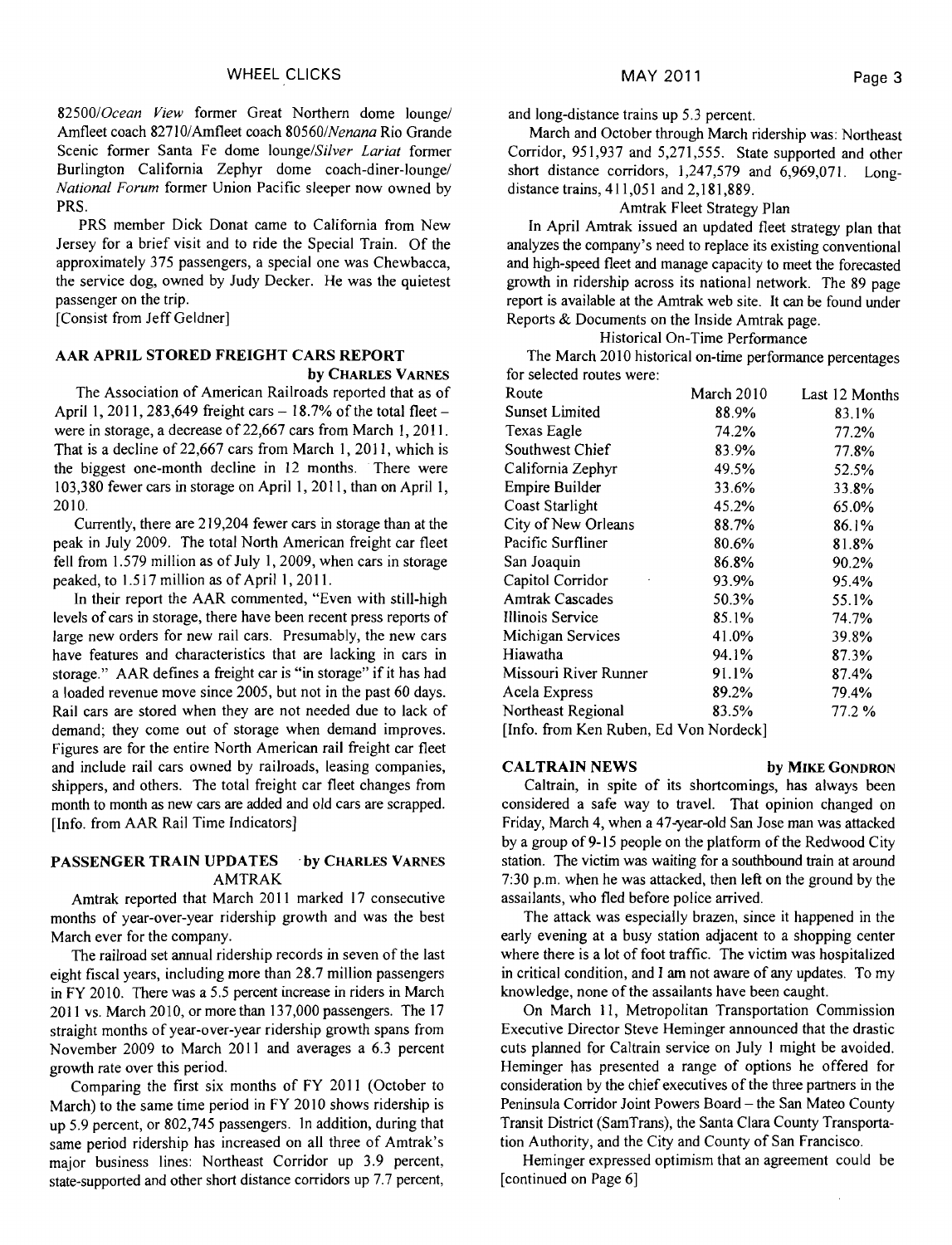

*Following its arrival in Bakrrsfield on April 2, 201* 1, *the PRS 75th Anniversary Special was met by a diesel fuel truck.*  Photo by Charles Varnes



*The sides of heritage scheme painted Amtrak P42 156 cmv its first logo and the years commemorating the railroad's 40th anniversary.* Photo by Charles Varnes *anniversary.* Photo *by* Charles Varnes



Its happy passengers having disembarked from the PRS 75th Anniversary *special train and departed from the platform, Amtrak 156 and 510 are pushing the train from Los Angeles Union Station to the coach yard.* 



*Marti Ann Draper standing in a vestibule with visitor on the trip to Bakersfield.* Photo by Ed Saalig **Photo by Ed Saalig** 



The 75th Anniversary train stopped momentarily in Tehachapi *on returning to Los Angeles, so the* Tehachapi News *could get a better picture under cloudy skies.* Photo *by* Dick Finley



*Double-headed SF locomotives pull PRS Excursion #88 "Springtime in the Tehachapis* " *west oj'Mojave on March 20,*  Photo by Dick Donat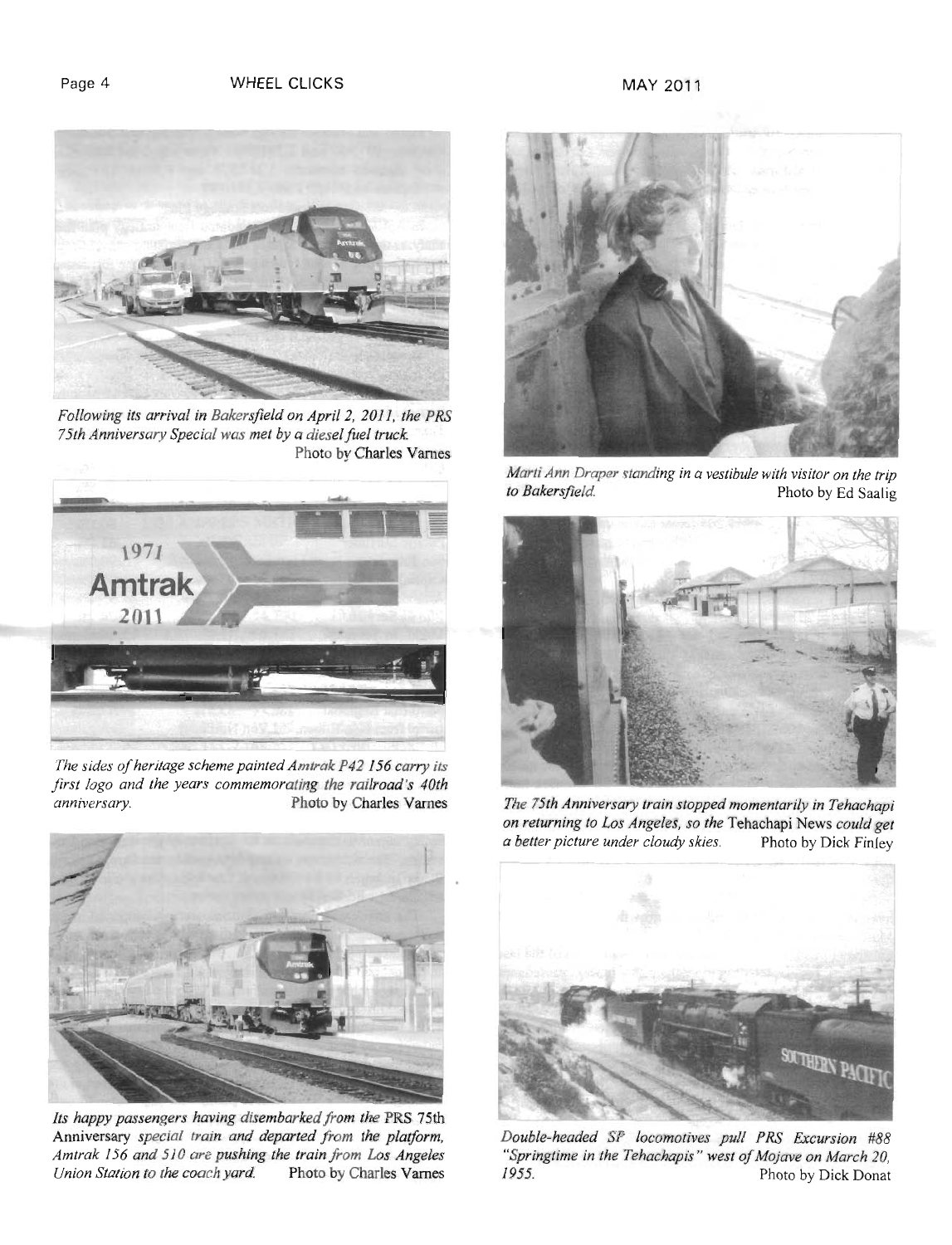

*Marti Ann Draper to mark her success in organizing the 75th Anniversary of PRS by running the Diamond Jubilee Excursion to Bakersfield on April 2 and 3, 2011.* Photo by Tom Geer to Bakersfield on April 2 and 3, 2011.



*The staff for the trip to Bakersfield says farewell to Marti Ann Draper on a train platform at LAUS.* Photo by Ed Saalig *Draper on a train platform at LAUS.* 



*San Bernardino on June 20, 1954. The train operated from Los* weekend. This view is looking east with Exposition Park on the *Angeles to Colton via the Southern Pacific and returned via the right. Photo by Russ Davies* Angeles to Colton via the Southern Pacific and returned via the *Pacific Electric San Bernurdino Line.* Photo by Dick Donat



*Lindsay Smith, VP, presents a Santa Fe plaque to President* A Metrolink train is inbound on Interstate 10 on April 6, 2011, <br>Marti Ann Draper to mark her success in organizing the 75th with new Guardian Car control cab.



Light-rail vehicle on the Expo Line right-of-way on April 8, *2011, looking west. This was the first day of testing the LRVs under power. Previously, clearance tests were done by pulling* 



*PRS Excursion #86 "Colton Daylight" pauses on Rialto Ave. in The light-rail vehicle is stationary in both views, parkedfor the*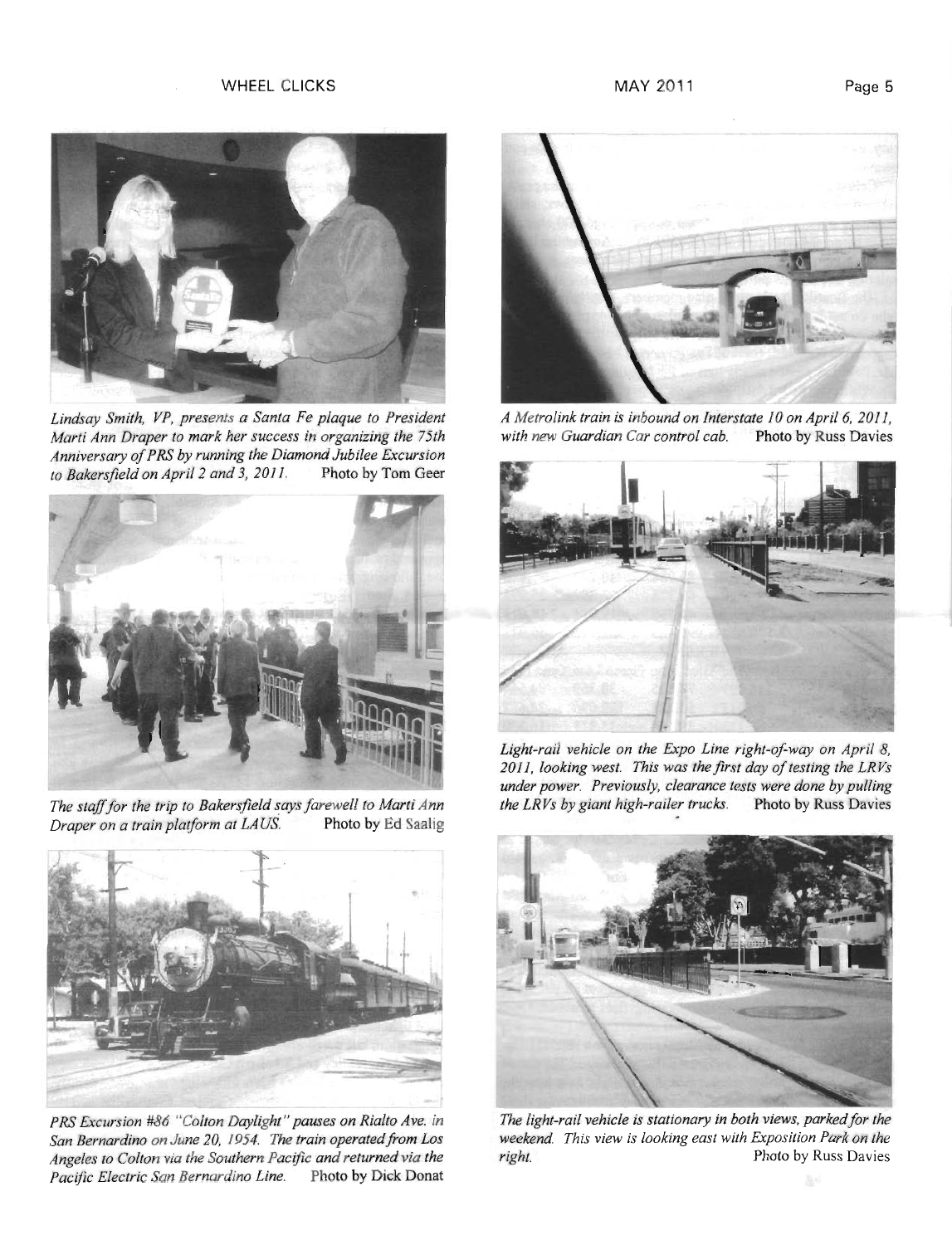#### [continued from Page **31**

worked out, but warned that further service cuts may be necessary, even if the worst-case scenario of a **48** train schedule can be avoided.

Caltrain's Board has received another pasting from the press. According to a story in the San Jose Mercury News, since February **2008,** the Caltrain Board has approved **200** straight items by an accumulative vote of **1591** to **0.** Among the items voted on were decisions to cut service, raise fares, increase salaries, and change policy.

The Board is made up of nine members, mostly politicians who do not have a working knowledge of rail operations. The only exceptions are Arthur Lloyd, a very well respected rail expert, and Nat Ford, chief of San Francisco Muni. Since **2007,**  Mr. Ford has missed nearly half of the meetings.

While the Board members seem to get along, it has been suggested that a little raucous debate might be beneficial. Members say that the SamTrans staff has been so thorough when items come before them, there is not much left for the Board to discuss.

#### **URBAN RAIL TRANSIT**

#### LOS ANGELES METRO RAIL RIDERSHIP

| February 2011        |                     |        | Red Line Blue Line Green Line Gold Line |         |  |  |
|----------------------|---------------------|--------|-----------------------------------------|---------|--|--|
| Weekday Ave.         | 143,387             | 80,988 | 40,729                                  | 33,829  |  |  |
| Saturday Ave.        | 94,720              | 49,378 | 22,887                                  | 25,995  |  |  |
| Sunday Ave.          | 69,863              | 44,790 | 19,014                                  | 18,621  |  |  |
| <b>Monthly Total</b> | 3,526,064 1,996,423 |        | 982,175                                 | 855,043 |  |  |
| <b>RIDERSHIP</b>     |                     |        |                                         |         |  |  |
|                      |                     |        |                                         |         |  |  |
| March 2011           |                     |        | Red Line Blue Line Green Line Gold Line |         |  |  |
| Weekday Ave.         | 144,093             | 77,805 | 38,359                                  | 34,544  |  |  |
| Saturday Ave.        | 99,973              | 55,221 | 22,096                                  | 24,687  |  |  |
| Sunday Ave.          | 68,133              | 39.584 | 15,813                                  | 16,330  |  |  |
| <b>Monthly Total</b> | 3,986,555 2,168,741 |        | 1,033,901                               | 958,570 |  |  |

### LOS ANGELES BUSES CUT AS RAIL EXPANDS

As transit officials push forward on an ambitious plan to expand rail service throughout Los Angeles County, they also are proposing significant reductions in bus service aimed at cutting costs and making the system more efficient. Amid protests and heated debate, the board of the Los Angeles County Metropolitan Transportation Authority (Metro) on March **24**  approved sweeping cuts to its bus service.

Plans call for nine lines to be eliminated in late June and for 11 lines to be scaled back through actions such as discontinuing weekend service. The changes will result in a total reduction of **305,000** service hours in **<sup>2012</sup>**- about **4** percent of all bus hours - and will drop Metro's peak operating fleet to about **1,900**  buses.

The series of reductions by Metro come after a federal judge ended a decade-long consent decree five years ago. The decree gave a court-appointed special master oversight over how the agency managed its bus service, which today accounts for about **80** percent of Metro's total **1.4** million average weekday boardings.

Metro officials say they are still providing adequate service while making the bus service more efficient. Metro Chief

Executive Art Leahy tried to allay the fears of some at the meeting on March **24** by guaranteeing that "this is not a proposal to go back to **1990."** Leahy earlier said that ridership levels on buses headed into downtown each morning were "astonishingly low" and that the system was operating at only **42** percent of capacity.

Metro Chief Operations Officer Lonnie Mitchell also issued a letter to the Metro board saying that the changes are an effort to create a seamless network with other municipal bus systems and rail lines, such as the future Expo Line, and that "this program focuses on reducing excess bus capacity without leaving existing patrons stranded."

In a separate action, the board directed its staff to develop a plan to acquire **700** zero-emission buses that would replace vehicles as they are rotated out of service. The proposal would start with a pilot program to bring in **30** zero- or super-lowemission buses.

### [Info. from Los Angeles Times, Pasadena Star-News] OTHER BOARD ITEMS

Board action included a contract with HDR Engineering to provide professional services for the restoration of historic streetcar service in downtown Los Angeles. The initial tasks include documentation of alternative analysis, advanced conceptual engineering, and environmental technical studies. With approval of funds by the Community Redevelopment Agency, the following options would not exceed **\$1,100,000:** Environmental Study; Federal Transit Administration Small Starts Application; and Geotechnical Report Summary, Utility Relocation, and Traffic Signal Modification.

A board contract with STVIPB-ConnectLAX Joint Venture for an amount not to exceed **\$4,770,585** for professional services to complete the Alternatives Analysis, Draft Environmental Impact Statement/Report, and Conceptual Engineering for the Metro Green Line to LAX project with **20** percent contingency.

The MTA CEO is to prepare a Union Station Master Plan to integrate all transportation services serving Union Station and surrounding areas, including MTA rail and bus, municipal operators, Metrolink, Amtrak, and high speed rail, plus pedestrian and bicycle access and facilities, with incorporation of green/sustainable principles in planning, design, and construction. And ensure that Union Station's historic status is taken into account in the MTA's master planning activities, including both the positive and negative implications of such a designation.

# GOLD LINE FOOTHILL EXTENSION

The loss of construction jobs has been a serious blow to the San Gabriel Valley's economy. No other sector has been hit as hard as construction which has experienced a **38** percent decrease in jobs since **2007.** We all know that the Metro Gold Line light rail project will provide increased mobility and relieve congestion, but it will also be a huge economic stimulus for the San Gabriel Valley and Southern California.

For those who haven't been following the project recently, the Gold Line Foothill Extension project extends the current Gold Line from Pasadena east through the San Gabriel Valley. Phase **2** will ultimately go all the way to Montclair in two stages with Phase 2A first extending service through Arcadia, Monrov ia, Duarte, Irwindale, and Azusa.